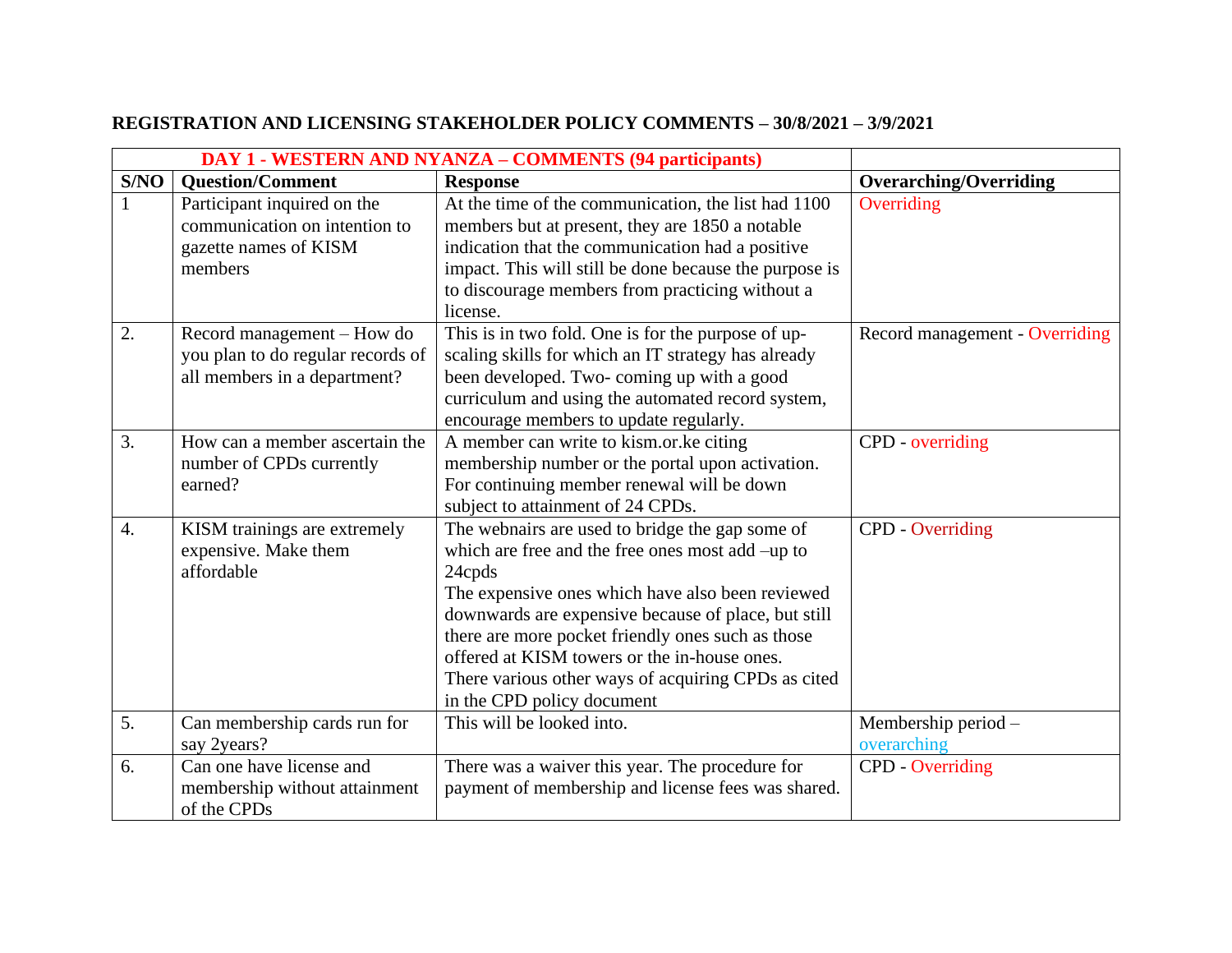| $\overline{7}$ . | Do we have a list of substandard   | This list is made up of members who applied but         | Ethical conduct – Addressed by      |
|------------------|------------------------------------|---------------------------------------------------------|-------------------------------------|
|                  | and unethical conducts?            | upon verification their documents were not              | the disciplinary policy -           |
|                  |                                    | authentic.                                              | Overriding                          |
|                  |                                    | The committee can give orders for names to be           |                                     |
|                  |                                    | struck of the register – based on the other regulations |                                     |
|                  |                                    | and policies e,g Disciplinary policy                    |                                     |
| 8.               | Is it possible for the renewals to | Details of how this should be done are contained in     | Overriding -Membership renewal      |
|                  | be done the same way Tax           | the SPMA and it is not easy to change without           | - Covered also by the strategy.     |
|                  | compliance is done?                | repealing the Act.                                      |                                     |
| 9.               | Group licensing and corporate      | There is corporate licensing, individual and            | Licensing clarified - overriding    |
|                  | membership                         | corporate membership. Operationally, the process is     |                                     |
|                  |                                    | segregated so that each individual gets their specific  |                                     |
|                  |                                    | membership as per their membership number.              |                                     |
| 10.              | Participant suggested use of       | This is already happening in respect of delivery to     | Membership cards dispatch -         |
|                  | courier services to dispatch       | regions.                                                | Overriding                          |
|                  | member cards when they are         |                                                         |                                     |
|                  | ready                              |                                                         |                                     |
|                  | Can licensing be decentralized     |                                                         |                                     |
|                  | to regions or Huduma centres to    |                                                         |                                     |
|                  | avoid costs for members?           |                                                         |                                     |
|                  |                                    | <b>DAY 2 - CENTRAL AND EASTERN (</b>                    |                                     |
| 1.               | Why is membership taking so        | This particular case was as a result of error with      | Membership service delivery -       |
|                  | long to renew with challenges      | membership number and hence payment was not             | Overriding – Covered under the      |
|                  | also to give feedback and          | reflected.                                              | registration process                |
|                  | service to customers?              |                                                         |                                     |
| 2.               | Is there a WhatsApp group?         | There isn't one for the Institute but a member's        | <b>Communication - Overriding</b>   |
|                  |                                    | portal and members can login once as long a             |                                     |
|                  |                                    | member has activated it. The emails are the other       |                                     |
|                  |                                    | medium.                                                 |                                     |
| 3.               | Licensing delays!                  | Licensing is done by the committee every two weeks      | License processing - Overarching    |
| $\overline{4}$ . | Elaborate on the categorization    | This is based on the target participants especially     | Member categories -                 |
|                  | of members referred to in these    | when conducting training. E.g new entrants versa        | Overarching - $3.3.2.2$ - addresses |
|                  | presentations                      |                                                         |                                     |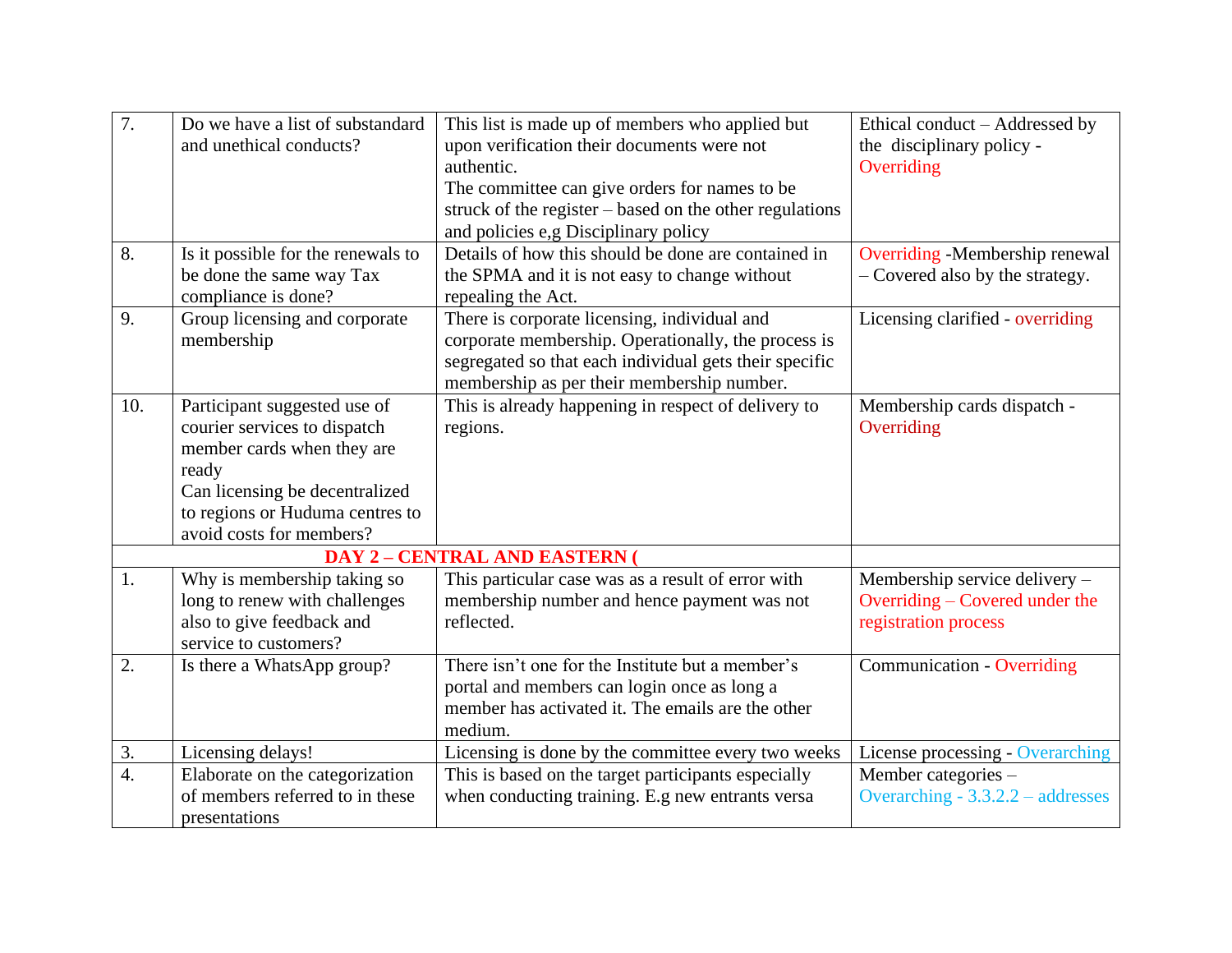|     |                                   | Senior practitioners or Logistics relating to venue  | demographics, to include place     |
|-----|-----------------------------------|------------------------------------------------------|------------------------------------|
|     |                                   | and place where the participants are based.          | and type of training.              |
| 5.  | How far has the Institute gone in | -Internal ERP processes have been completed          | Automation of CPDs -               |
|     | automating the portal so that     | - The Institute is focusing on training and the      | Overriding                         |
|     | members can view their CPDs       | programs are being finalized                         | Covered under the registration     |
|     |                                   | - By the end of the year members will be able to     | process                            |
|     |                                   | check for their CPDs online                          |                                    |
| 6.  | What is considered a high         | CPD is not pegged on cost of training because even   | CPD threshold - Overriding         |
|     | percentage of CPDs?               | the free ones are adequate to cover the 24 required  |                                    |
|     |                                   | per year. The institute is committed to ensuring     |                                    |
|     |                                   | quality in offered programs                          |                                    |
| 7.  | Consider revising fees and        | To the extent necessary membership and licensing is  | Fees waiver - overriding           |
|     | waivers etc.                      | a personal responsibility and government to some     |                                    |
|     |                                   | extent.                                              |                                    |
| 8.  | Participants requested            | To be referred to as a procurement professional you  | Membership avenues -               |
|     | consideration of CIPS and         | must have done the relevant courses. The degree is   | Overarching – Clarity since the    |
|     | MKISM and not only degrees.       | but another avenue.                                  | requirement is not fully qualified |
| 9.  | Does KISM CPD have                | The way they compute is the same but the approach    | CPD award procedure -              |
|     | structured and unstructured       | is different. KISM's is more superior and it will be | Overriding                         |
|     | system just like ICPAK?           | coupled with training for ease of understanding.     |                                    |
| 10. | Consider hosting meetings in      | The position on entry to membership is what is       | Membership entry requirement -     |
|     | western since they participate in | official communicated by the council. This will      | <b>Overarching – Clarity</b>       |
|     | large numbers compared to         | become clear under the policy on accreditation.      |                                    |
|     | other regions. Participant        |                                                      |                                    |
|     | appreciated that the online       |                                                      |                                    |
|     | meetings were affordable and      |                                                      |                                    |
|     | consideration of CIPS. He was     |                                                      |                                    |
|     | of the view that some degrees     |                                                      |                                    |
|     | that tailored to act as entry     |                                                      |                                    |
|     | requirement to membership         |                                                      |                                    |
|     | should not be disregarded.        |                                                      |                                    |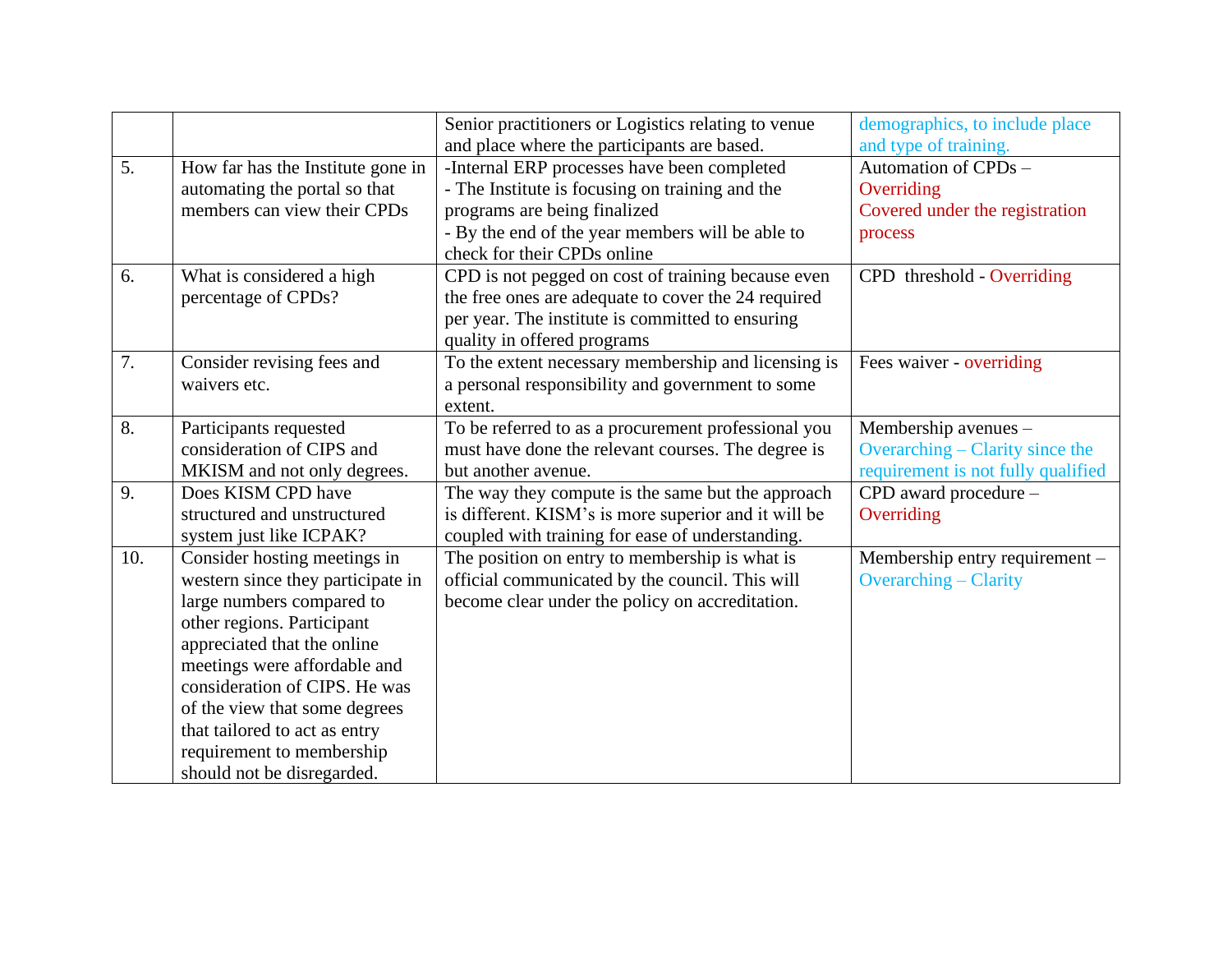| 11.              | When is KISM planning to          | The policy will take about four weeks before it is       | Policy implementation – release  |
|------------------|-----------------------------------|----------------------------------------------------------|----------------------------------|
|                  | release the licensing policy?     | released and it will be sent to members when             | etc. - Overarching               |
|                  |                                   | complete.                                                |                                  |
| 12.              | Participant comment – consider    |                                                          | Membership period $-$ Overriding |
|                  | lifetime membership               |                                                          |                                  |
|                  |                                   | <b>DAY 3 - COAST AND NORTH EASTERN (36 participants)</b> |                                  |
| 1.               | Will KISM partner with British    | KISM collaborates with other certification bodies.       | Collaborations - Overarching -   |
|                  | council in order for those who    | The legal mandate is for KISM to align those             | How about including an           |
|                  | have done CIPS to the last level  | qualifications to CSP(K). KISEB will determine the       | accreditation procedure?         |
|                  | graduate and get graduation       | equation for purpose of recognition and                  |                                  |
|                  | certificate having acquired       | consideration.                                           |                                  |
|                  | MCIPS?                            |                                                          |                                  |
| 2.               | Does SRC recognize the need       | It will be noted that various organizations have         | <b>SRC</b> benefits - Overriding |
|                  | for SCM licensed practitioners    | picked this item and incorporated it in their internal   |                                  |
|                  | to benefit from non-practicing    | policies. This is not the case with KISM. The advice     |                                  |
|                  | allowance?                        | is for members to remain ethical and professional.       |                                  |
|                  |                                   | Take note that in future those organization offering it  |                                  |
|                  |                                   | will discontinue doing so since it will not be valid in  |                                  |
|                  |                                   | future.                                                  |                                  |
| 3.               | Participant was of the opinion    | The membership base is small to cover the                | Fees reduction and automation -  |
|                  | that the licensing fee be reduced | operational cost. It is hoped that with automation       | Overarching $-3.2.3.4$           |
|                  | to say kshs 2500.                 | there will be more efficiency which would probably       |                                  |
|                  |                                   | make fee reduction viable.                               |                                  |
| $\overline{4}$ . | Participant expressed fear that   | This is a common practice and it aids in achieving       | Membership information - good    |
|                  | details of members such as        | compliance. Directory of members is what is shared.      | practice - overriding            |
|                  | membership numbers are            |                                                          |                                  |
|                  | displayed on the website.         |                                                          |                                  |
| 5.               | What is the difference between    | Associate is a bridge to membership. It is a transition  | Membership categories -          |
|                  | associate and member?             | category for students to KISEB. Associate members        | Overriding                       |
|                  | Membership and advantage of       | do not have voting rights                                |                                  |
|                  | each and whether renewal is the   |                                                          |                                  |
|                  | same amount?                      |                                                          |                                  |
|                  |                                   |                                                          |                                  |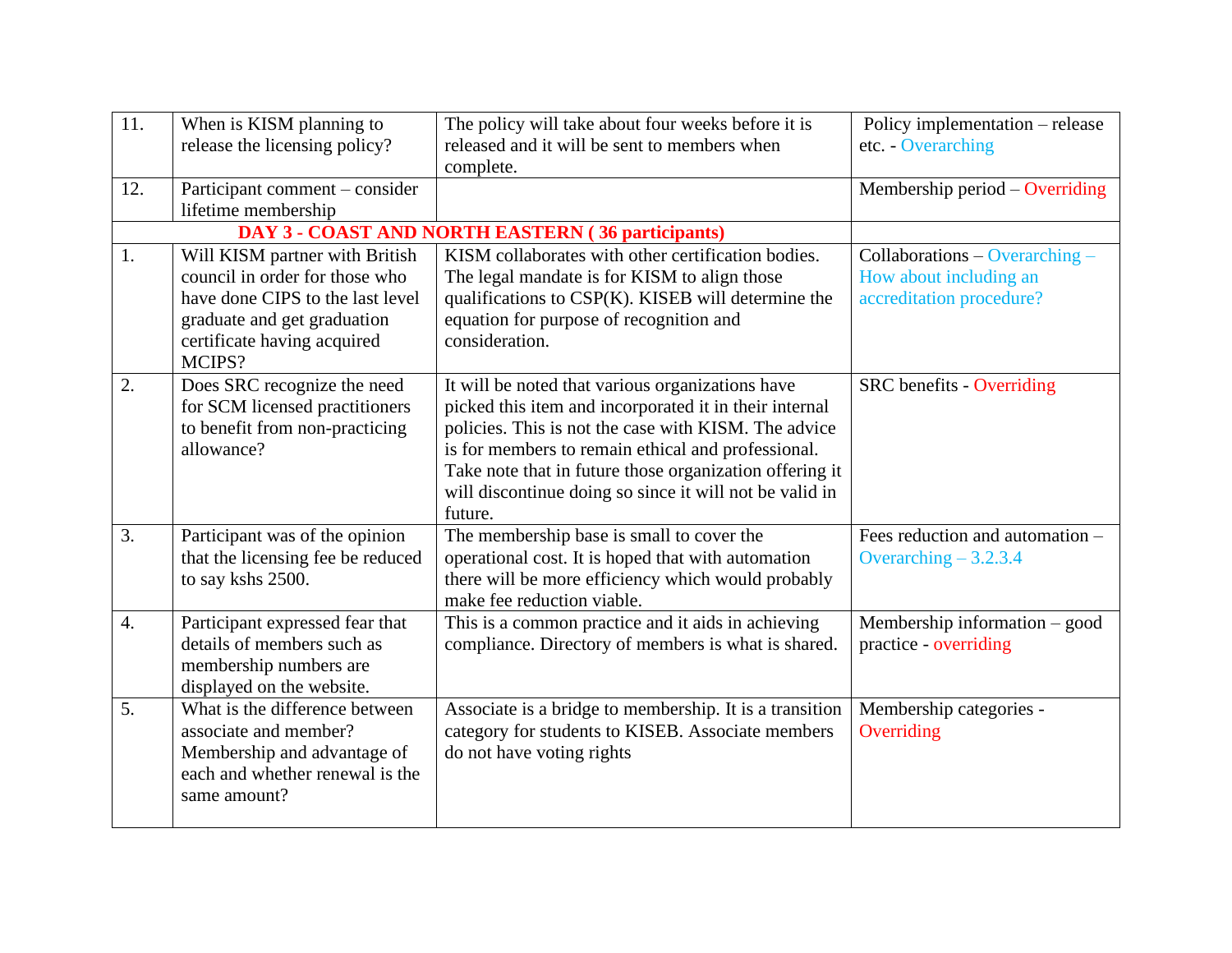| <b>NAIROBI REGION - DAY 4 (51 Participants)</b> |                                                                                                                                                                                                                   |                                                                                                                                                                                                                                                                                                                                                                                                                                                                                              |                                                                                 |
|-------------------------------------------------|-------------------------------------------------------------------------------------------------------------------------------------------------------------------------------------------------------------------|----------------------------------------------------------------------------------------------------------------------------------------------------------------------------------------------------------------------------------------------------------------------------------------------------------------------------------------------------------------------------------------------------------------------------------------------------------------------------------------------|---------------------------------------------------------------------------------|
| 1.                                              | Any timeline for weeding out<br>quacks?                                                                                                                                                                           | The process has begun through giving member<br>notices and sharing of the member in good standing<br>list. Immediately after that the Gazettment will be<br>done.                                                                                                                                                                                                                                                                                                                            | Dealing with non-licensed<br>practitioners -Gazettment<br>strategy - overriding |
| 2.                                              | Why do we have to pay both<br>membership and license<br>annually? Participant was of the<br>view that membership should be<br>charged once and license to be<br>pain annually as per Sec $21(1)$<br>of SPMA 2007. | The Council will accommodate such views when the<br>SPMA will be reviewed. The dues received from<br>members support the running of the Institute. Sec 20<br>(3a) relates to renewal of membership.                                                                                                                                                                                                                                                                                          | Membership and licensing fees -<br>Overriding                                   |
| 3.                                              | Is it possible to have short<br>online courses that enable<br>members to earn CPD points<br>like we do with CIPS?                                                                                                 | Some courses are available, but KISM will endeavor<br>to develop more detailed programs. There is a<br>proposal that has been developed for sector specific<br>short courses where certificates will be issued.                                                                                                                                                                                                                                                                              | CPD and Online courses -<br>Overarching                                         |
| $\overline{4}$ .                                | Concern for high renewal<br>charges<br>How can one register for KISM<br>at regional level?                                                                                                                        | There are regional chapters in line with devolution<br>and their purpose is activation. The are expected to<br>sensitize people so that no one operates as a<br>practitioner without membership and license as per<br>PPADA.<br>Registration is centralized that is achieved through<br>online registration and two because the sub-<br>committee which runs it is based centrally.<br>The regional chapters are also working on a proposal<br>to operationalize the work for these chapters | Decentralization of KISM<br>registration process -<br>Overarching               |
| 5.                                              | Participant sought clarification<br>of SPMA 2007, Sec 21 on<br>license validity period.                                                                                                                           | The Act has not specified this but the Regulations<br>have. Whatever the case licensing is mandatory for<br>legitimacy to the practice. Good standing is always<br>the objective.                                                                                                                                                                                                                                                                                                            | License validity period -<br>overarching                                        |
| 6.                                              | Participant - The Council should<br>write to MDAs and Council of                                                                                                                                                  |                                                                                                                                                                                                                                                                                                                                                                                                                                                                                              |                                                                                 |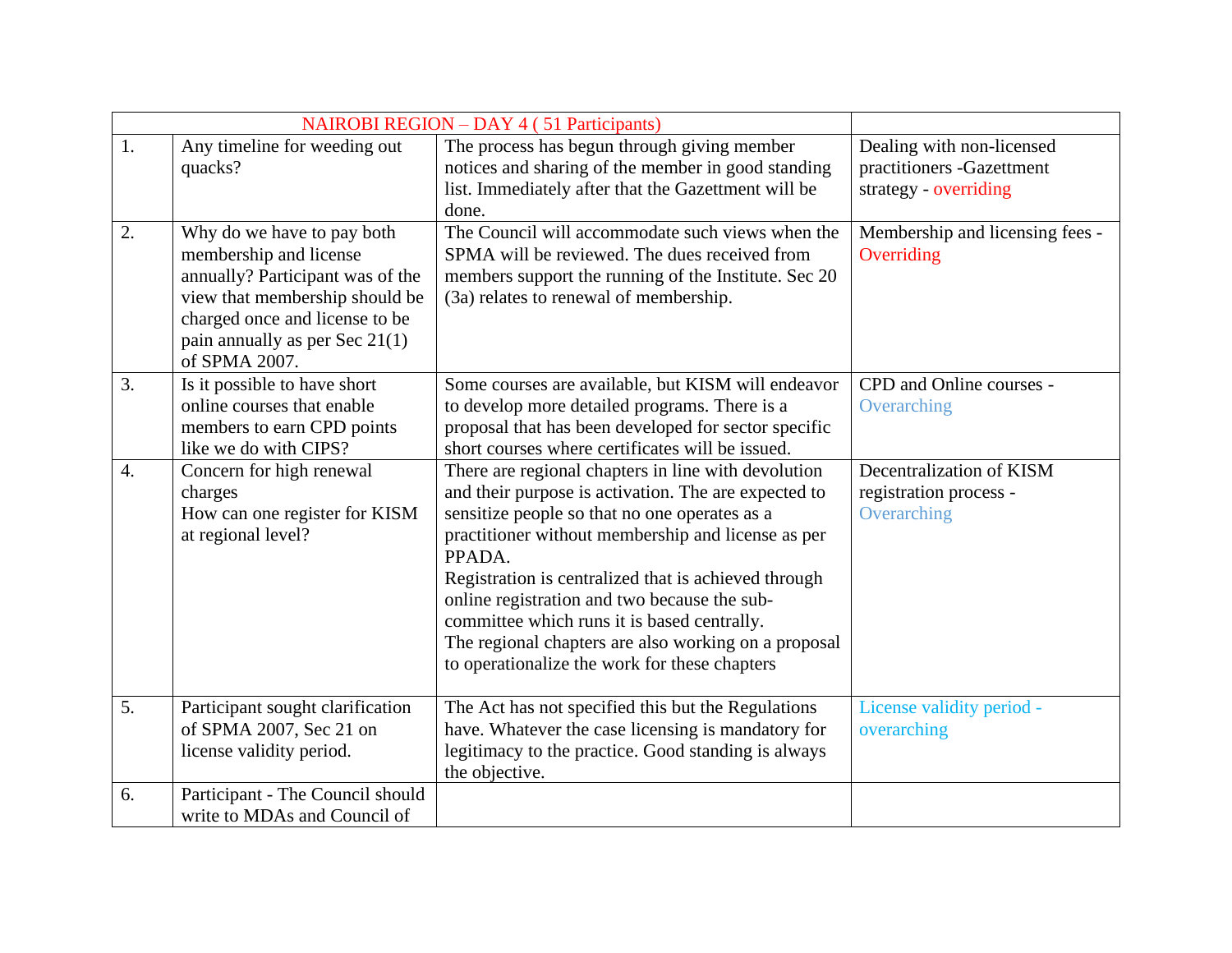|                  | Governors reminding them that<br>it is a requirement for |                                                      |                                |
|------------------|----------------------------------------------------------|------------------------------------------------------|--------------------------------|
|                  | practitioners to be licensed.                            |                                                      |                                |
| 7.               | A participant affirmed                                   | Council will publish the names as per Section 28 of  | Publication of practitioners - |
|                  | commitment to have names of                              | the Act and other legislative policies.              | Overarching – captured as a    |
|                  | practitioners published,                                 |                                                      | strategy                       |
| 8.               | Can CPDs be carried forward to                           | N <sub>0</sub>                                       |                                |
|                  | the following year?                                      |                                                      |                                |
| 9.               | Is there an analysis on                                  |                                                      |                                |
|                  | membership to give the                                   |                                                      |                                |
|                  | breakdown of members from                                |                                                      |                                |
|                  | private, NGOs and public                                 |                                                      |                                |
|                  | sector?                                                  |                                                      |                                |
|                  |                                                          | <b>RIFT VALLEY – DAY 5 (83 Participants)</b>         |                                |
| 1.               | Why are some membership                                  | This might be due to a change of member phone        | Member records - Overarching   |
|                  | numbers not found in the                                 | number or email address. The challenge will now be   |                                |
|                  | database?                                                | addressed by the portal where members are required   |                                |
|                  |                                                          | to activate. The clean-up process is on-going.       |                                |
| 2.               | Why is KISM publishing                                   | It's a legal requirement Sec 27 and 28.              | Publishing status of members – |
|                  | membership and licensed                                  |                                                      | Overarching – captured under   |
|                  | members.                                                 |                                                      | <b>Gazettment strategy</b>     |
| 3.               | KISM policy document to be                               | This is envisioned in the document and a review will | Aligning policy to industry    |
|                  | aligned to capture specific                              | be done from time to time. Benchmarking was also     | standards - overriding         |
|                  | market and industry                                      | done in preparation of this policy.                  |                                |
| $\overline{4}$ . | Can KISM be able to custom                               | There is room for that where KISM offers in-house    | Customer oriented training     |
|                  | make a training program as per                           | training. It is two ways. The organization can also  | programs - Overarching         |
|                  | entity need putting into                                 | request for specific training.                       | There will be need for a       |
|                  | consideration its daily                                  |                                                      | procedure which can even be    |
|                  | operations?                                              |                                                      | placed on the website          |
| 5.               | How long does it take for                                | The process takes approximately two weeks            | License processing period -    |
|                  | validation and licensure of                              | provided the applicant provides sufficient           | Overarching – addressed under  |
|                  | license after application.                               | information.                                         | 3.7.1                          |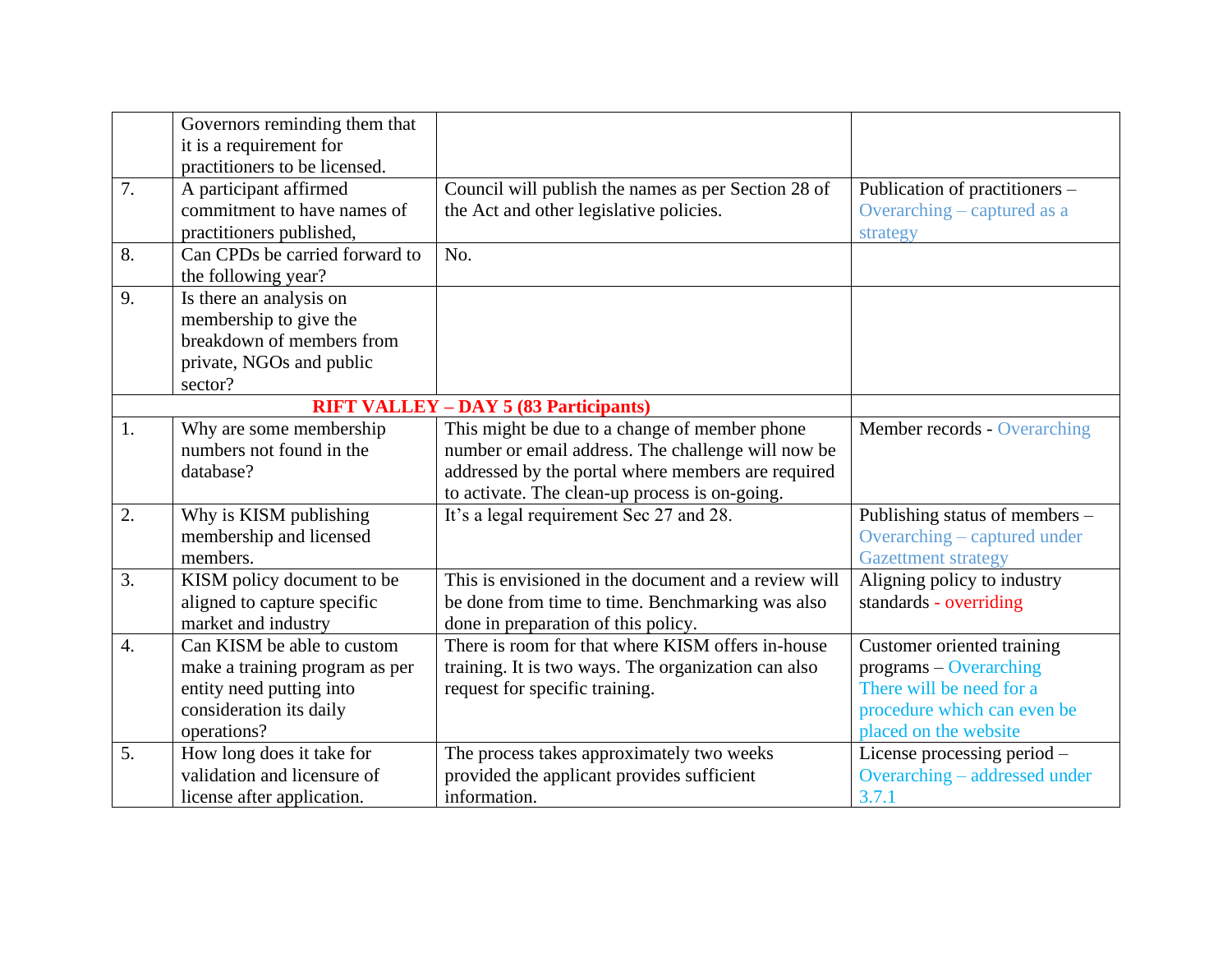| 6.             | Is there a difference in<br>membership between KISM and<br>KISEB?                                                     | KISEB is the examination body that will be granting<br>the new qualifications for membership.                                                                                                                                                                   | Link between KISEB and KISM<br>$-$ Overarching -                                                                                                                                       |
|----------------|-----------------------------------------------------------------------------------------------------------------------|-----------------------------------------------------------------------------------------------------------------------------------------------------------------------------------------------------------------------------------------------------------------|----------------------------------------------------------------------------------------------------------------------------------------------------------------------------------------|
| 7.             | In case of renewals, how long<br>does it take to get a license?                                                       | Renewals are not supposed to take long unless in<br>cases where number of applications are very few to<br>warrant a meeting by the signatories                                                                                                                  | <b>Renewals - Overriding</b>                                                                                                                                                           |
| 8.             | Advice on how the Institute<br>updates CPDs for practitioners<br>who train with licensed firms<br>like GPA, CAPs etc. | The information comes from the trainer to KISM. It<br>is the trainer's responsibility to seek approval from<br>the Institute before commencement of the training.<br>The detailed procedure is well captured in the CPD<br>policy which is awaiting validation. | Determination of CPDs issued by<br>other firms other than KISM -<br><b>Overarching - To mention where</b><br>the detailed procedure can be<br>found                                    |
| <b>Summary</b> |                                                                                                                       |                                                                                                                                                                                                                                                                 |                                                                                                                                                                                        |
|                | <b>Thematic Area</b>                                                                                                  | Action                                                                                                                                                                                                                                                          |                                                                                                                                                                                        |
|                | 1. Registration process                                                                                               | Membership avenues - Overarching - Clarity<br>required.                                                                                                                                                                                                         | (on completion of an academic or<br>professional course) – to specify<br>level and type.<br>How about including an<br>accreditation procedure? Linkage<br>with KISEB can be mentioned. |
|                | 2. Licensing                                                                                                          | Fee reduction<br>Categorization                                                                                                                                                                                                                                 | 3.2.3.4 - objective is to make it<br>affordable (already addressed)<br>Categorization $-3.3.2.2 -$<br>addresses demographics. add                                                      |
|                | 3. Membership and license renewal                                                                                     | Whether membership period can be revised to 2<br>years – committee response was that they would<br>look it.                                                                                                                                                     | place and type of training.<br>Renewal strategy has taken care of<br>this                                                                                                              |
|                | 4. Member engagement                                                                                                  | Customer oriented training programs -                                                                                                                                                                                                                           | Engaging corporates $-3.43.2$<br>needs more emphasis.                                                                                                                                  |
| 5.             | <b>Quality</b> assurance                                                                                              |                                                                                                                                                                                                                                                                 |                                                                                                                                                                                        |
|                | 6. Compliance monitoring                                                                                              |                                                                                                                                                                                                                                                                 |                                                                                                                                                                                        |